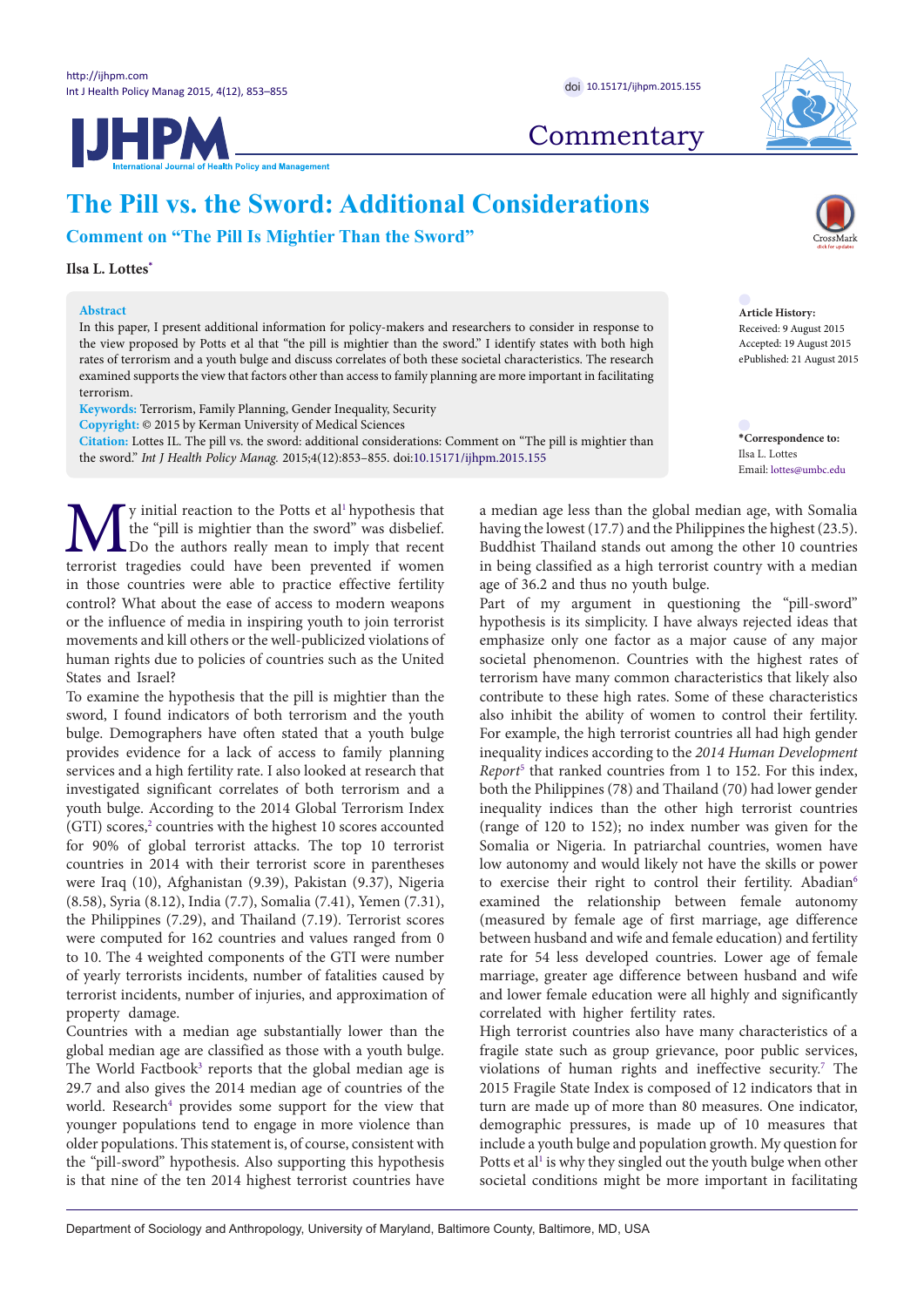### Lottes

terrorism. Further, there are many countries that have a youth bulge, more characteristics of failed states, and low gender equality but have little terrorist violence. So, what are the societal factors and mechanisms that promote terrorism? The top 10 terrorist states that are predominantly Muslim or with a substantial Muslim population were also among the top 14 of the worst fragile states of the 178 states ranked. The fragile state ranking of the high terrorist non-Muslim countries, the Philippines, India, and Thailand, were 48, 68, and [7](#page-2-6)1, respectively.<sup>7</sup> Iman<sup>[8](#page-2-7)</sup> emphasizes that basic tenets of the Muslim religious right focus on women and the need to restrict their roles to that of wife and mother and to support customs that lower their autonomy. Iman also states that Muslim religious rights groups frequently work to limit family planning methods. If those in power promote such views of women, it seems unlikely that they would have the autonomy necessary to control their fertility. However, in addition, Iman acknowledges that some Muslim countries like Iran have supported contraceptive use, and there is little in Muslim law that supports strong restrictions on birth control.

I do not mean to single out Islam as the only religion that disempowers women. Iman stresses that most religious right movements of all religions share a number of characteristics that limit the rights of women. Indeed, in the United States, the Christian religious right has worked and continues to work to make birth control and family planning services difficult or impossible to access. Those in power in many countries today and historically often use religion as a way to maintain their control over laws and customs.

To add to the discussion of religion, consider the case of Thailand, the country with the 10th highest terrorist index. Potts et al<sup>[1](#page-2-0)</sup> highlight Thailand as having a low fertility rate and access to family planning for decades. I believe this access was promoted by its support from the dominant religion, Buddhism. So the question is: if there is family planning in this high terrorist country, what other factors need consideration as causes? We cannot attribute the terrorism of Thailand to a "youth bulge."

I do not agree with Potts et al<sup>1</sup> that improving family planning and the education of girls education are the "most amenable to change from a human rights perspective" or that "influential economists and development strategists" have been unaware that "family size falls when women have the knowledge and means to separate sexual intercourse from childbearing." These views seems to imply that improving family planning and girls' education are easy to bring about and that policy-makers have not understood the family planning needs of women. However, improving access to basic healthcare including family planning and the education of girls have been priorities of the World Health Organization (WHO), the United Nations Population Fund (UNFPA), the International Planned Parenthood Federation (IPPF), the World Association of Sexual Health (WAS) as well as human rights advocates, health professionals, and feminists for decades. A 2014 publication,<sup>[9](#page-2-8)</sup> for example, emphasizes that 225 million women in developing countries want to avoid pregnancy but lack modern contraceptives. So, this need is widely acknowledged and has been for some time, especially since the two watershed conferences, the 1994 International Conference on Population and Development<sup>10</sup> and the 1995

Fourth World Conference on Women.<sup>11</sup> At these conferences, both Christian and Muslim delegates lobbied hard to limit the sexual and reproductive rights of women, and this opposition continues to be a major barrier in much of the world. In addition to religion, the task of improving family planning and the education of girls faces other substantial barriers. One common theme that relates to the control by women of their fertility links this control to their power in the institutions of society. Where women are valued and have respected roles in the political, economic, religious, familial, and education institutions their sexual and reproductive rights will be greater than where such roles are minimal.<sup>12,[13](#page-2-12)</sup> Others have stated this in somewhat different terms: Women have more reproductive and sexual freedom in societies where mothers receive help in the care of their children, where women have important economic and political roles, where the military has a minor role, and where women play an important part of the societal mythology and religion. $14$ All the aforementioned factors need to be addressed for the autonomy and empowerment of women to increase and thereby facilitate their fertility control. I do agree with Potts et al<sup>1</sup> that in states where women are educated, empowered, and have access to family planning and other healthcare, conditions supporting terrorist acts would likely be less. As stated above, all the high terrorist countries also are characterized by low empowerment of women.

The strongest arguments against Potts et al<sup>1</sup> come from a publication of the Institute for Economics and Peace (IEP).<sup>2</sup> Contributors to this work examined many variables for the strength of their relationship to the GTI. They found the 3 most significant correlates of terrorist events to be political instability, lack of intergroup cohesion, and weak legitimacy of the state. Other significant correlates were safety and security, militarization, ongoing conflict, external and internal peace, level of organized and violent crime, and likelihood of violent demonstrations. To the surprise of researchers, there were no significant correlations of poverty, life expectancy, years of schooling or gross domestic product to terrorist events. Their explanation for these weak relationships was that there were so many low terrorist countries that also scored poorly on these measures of human development. The main drivers of terrorism were political or nationalistic and independence movements, and in the some parts of the Middle East, South Asia and sub-Saharan African religious ideologies were cited as a motivation for terrorism.

It is noteworthy that youth bulge was not mentioned as one of the variables in the IEP publication on global terrorism. However, I would predict that like the other characteristics of terrorist states such as gender inequality, poor access to health policy care, high government corruption, poor economic development, and poverty, there are so many low terrorist countries that also have these characteristics, that having a youth bulge would also not be significantly correlated with terrorist activities.

One of the most significant correlates of terrorism cited above was intergroup cohesion, and this refers to the relations of cooperation and respect between members of various identity groups within a society. This suggests that people in terrorist states have little tolerance and support for human rights of those who are not in their own identity group. In